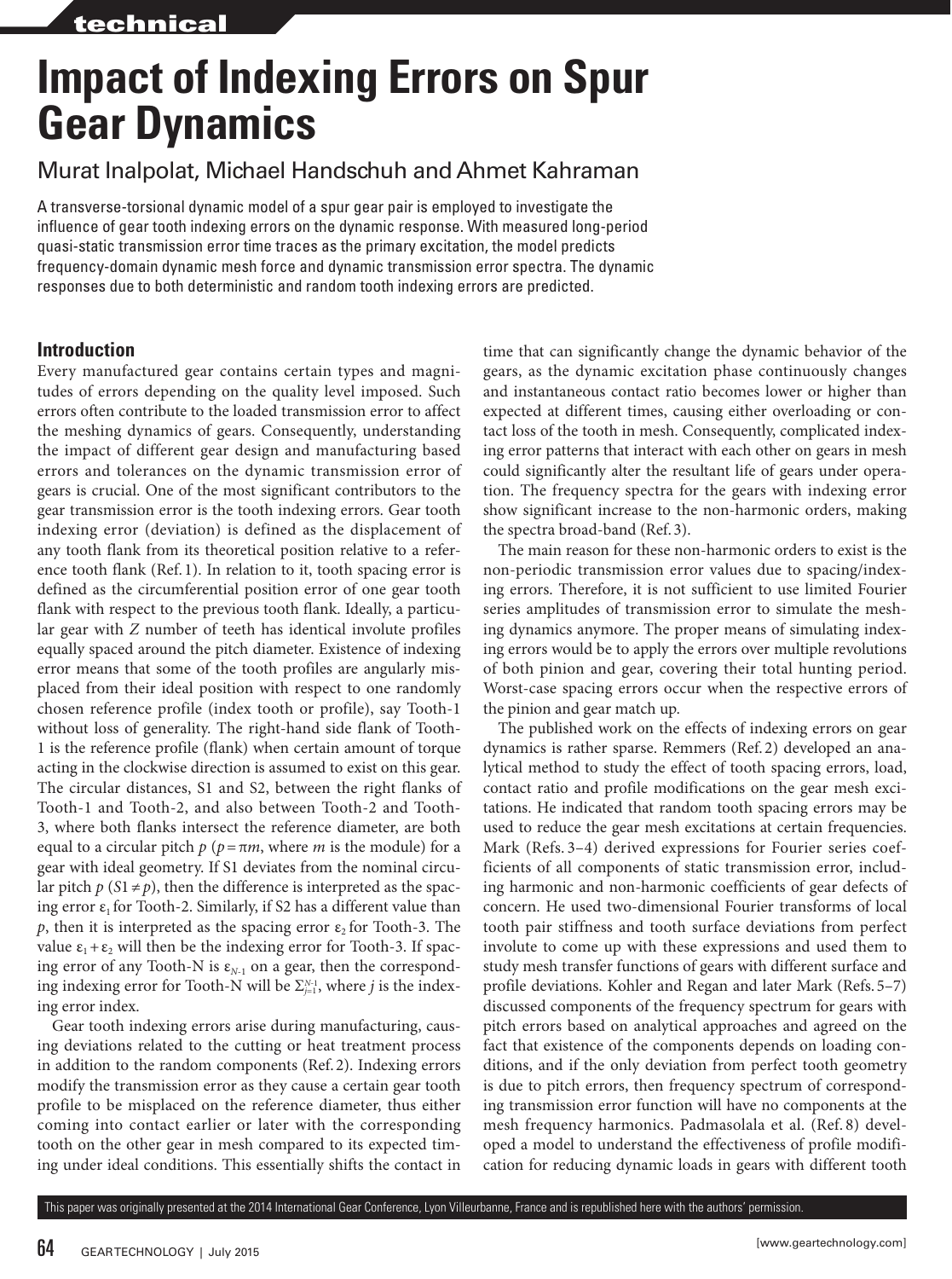spacing errors. They showed that linear tip relief is more effective in reducing dynamic loads on gears with relatively small spacing errors, whereas parabolic tip relief becomes more effective when the amplitude of the spacing error increases. Wijaya (Ref. 9) studied the effects of spacing errors and run-out on the dynamic load factor and the dynamic root stress factor of an idler gear system. He employed an analytical approach that defines the static transmission error and static tooth forces and predicted dynamic mesh force spectra of an idler gear system using a linear, time-invariant model. Spitas and Spitas (Ref. 10) also investigated overloading of gears and effect of tip relief on the dynamics of gears with indexing errors. They employed a geometry-based meshing analysis with a multi-degree-of-freedom dynamic model and reported simulated load factors and transmission error functions for gears with assumed indexing errors. Milliren (Ref. 11) and Handschuh (Ref. 12) investigated the influence of various gear errors on the quasi-static transmission errors and root stresses of spur gears experimentally. They used the same test rig to investigate the effects, such as spacing errors and lead wobble on the transmission error. Moreover, they compared experimental results with the results of a contact model and showed that the results are highly correlated.

In this study, the impact of indexing errors on dynamics of spur gears is investigated. A test setup and its encoder-based measurement system are used to measure loaded transmission error excitations. A dynamic model capable of including long-period transmission error excitations is proposed to demonstrate the effect of indexing errors on the resultant dynamics of gears.

## **Dynamic Model Formulation**

In this study, impact of indexing errors on spur gear dynamics is demonstrated via a simplified lumped parameter dynamic model, as shown in Figure 1. It is a 6 degree-of-freedom (DOF) dynamic model that assumes both gears can translate in x and y coordinates and also can rotate about their own local rotational axis represented by the *z* coordinates. However, the line of action (LOA) is selected such that it is coincident with the global *x*-axis of the inertial frame which uncouples the gear dynamics observed in the *y* directions for both gears from the rest. Consequently, the model can essentially be seen as a 4 DOF gear pair model that represents the LOA and torsional dynamics, as



shown by several other researchers to be a valid model when not including the effects of friction (Refs. 13–15).

The proposed model can accept broadband quasi-static transmission error excitations both in the form of long-period time domain input and also in the form of multi-harmonic frequency domain input. This is shown to be superior when certain timevarying and nonlinear effects act on the dynamics of the gear pair simultaneously, such as the cyclo-stationary, quasi-static transmission error.

In the lumped parameter dynamic model developed here, gears are represented by rigid disks which are connected to each other through a number of elements. A spring element is used to represent gear mesh flexibility *k*(t*)*, which is a time-varying function that is evaluated at different input torque levels by using a contact model (Ref. 16). Here, *k*(t*)* includes the parametric excitations due to the mesh stiffness variation caused by the fluctuation of number of teeth in contact into account. A clearance element *b* accompanies the mesh stiffness function to account for tooth separations caused by backlash or other tooth profile deviations. A viscous damper element *c* is employed to represent the gear mesh energy losses. A displacement element *e(*t*)* is used to represent the quasi-static transmission error that acts along the line of action. The quasi-static transmission error function is also load-dependent and thus should be evaluated at each different input torque level.

Each disk that represents a gear body has a mass of *mi* , a mass moment of inertia of  $J_i$  and a base radius of  $r_i$ , where  $i = p$  or *g*. Gear bodies are supported by stiffnesses  $k_{ix}$ ,  $k_{iy}$ , and also by dampers *cix*, *ciy*, which represent the combined elasticity and damping of supporting bearings and shafts that carry the gears. The equations of motion are given below where  $x_i$ ,  $y_i$  are the translational, and θ*<sup>i</sup>* are the rotational degrees-of-freedom for the gear bodies: (1a)

$$
m_p \ddot{x}_p(t) + c\delta(t) + k(t)\delta(t)g(\delta(t)) + c_{p_x}\dot{x}_p(t) + k_{p_x}\dot{x}_p(t) = 0
$$
\n<sup>(1b)</sup>

$$
m_p \ddot{y}_p(t) + c_p \dot{y}_p(t) + k_p y_p(t) = 0
$$
\n(1c)

$$
J_p \ddot{\theta}_p(t) + c r_p \dot{\delta}(t) + k(t) r_p \delta(t) g(\delta(t)) = T_p(t)
$$
\n(1d)

$$
m_g \ddot{x}_g(t) - c\dot{\delta}(t) - k(t)\delta(t)g(\delta(t)) + c_{g_x}\dot{x}_g(t) + k_{g_x}x_g(t) = 0
$$

$$
m_{g} \ddot{y}_{g}(t) + c_{g_{y}} \dot{y}_{g}(t) + k_{g_{y}} y_{g}(t) = 0
$$
\n(1f)

$$
J_g\ddot{\theta}_g(t) + c r_g \dot{\delta}(t) + k(t) r_g \delta(t) g(\delta(t)) = T_g(t)
$$

In Equation 1 a-f,  $\delta_t$  represents the relative mesh deflections defined as:  $(2)$ 

$$
\delta(t) = x_p(t) - x_g(t) + \theta_p(t)r_p + \theta_g(t)r_g - e(t)
$$

and gear mesh contact loss is mathematically induced by the unit step function,  $g(\delta(t))$ . The unit step function,  $g(\delta(t))=0$ , if  $\delta(t) < 0$  and  $g(\delta(t)) = 1$ , *if*  $\delta(t) \ge 0$ . An over-dot means a time derivative of the corresponding variable in the equations of motion. In Equation 2  $e(t)$  is the time-varying transmission error function that represents the motion errors caused by gear mesh deflections due to load and also due to manufacturing deviations. Transmission error is a periodic function and is simulated via discrete Fourier series amplitude and phase of this periodic function in modeling schemes that exist in literature (Refs. 16–17). The model can employ the transmission error function either in a time-series form or in a broad-band<br>**Figure 1** The discrete dynamic model.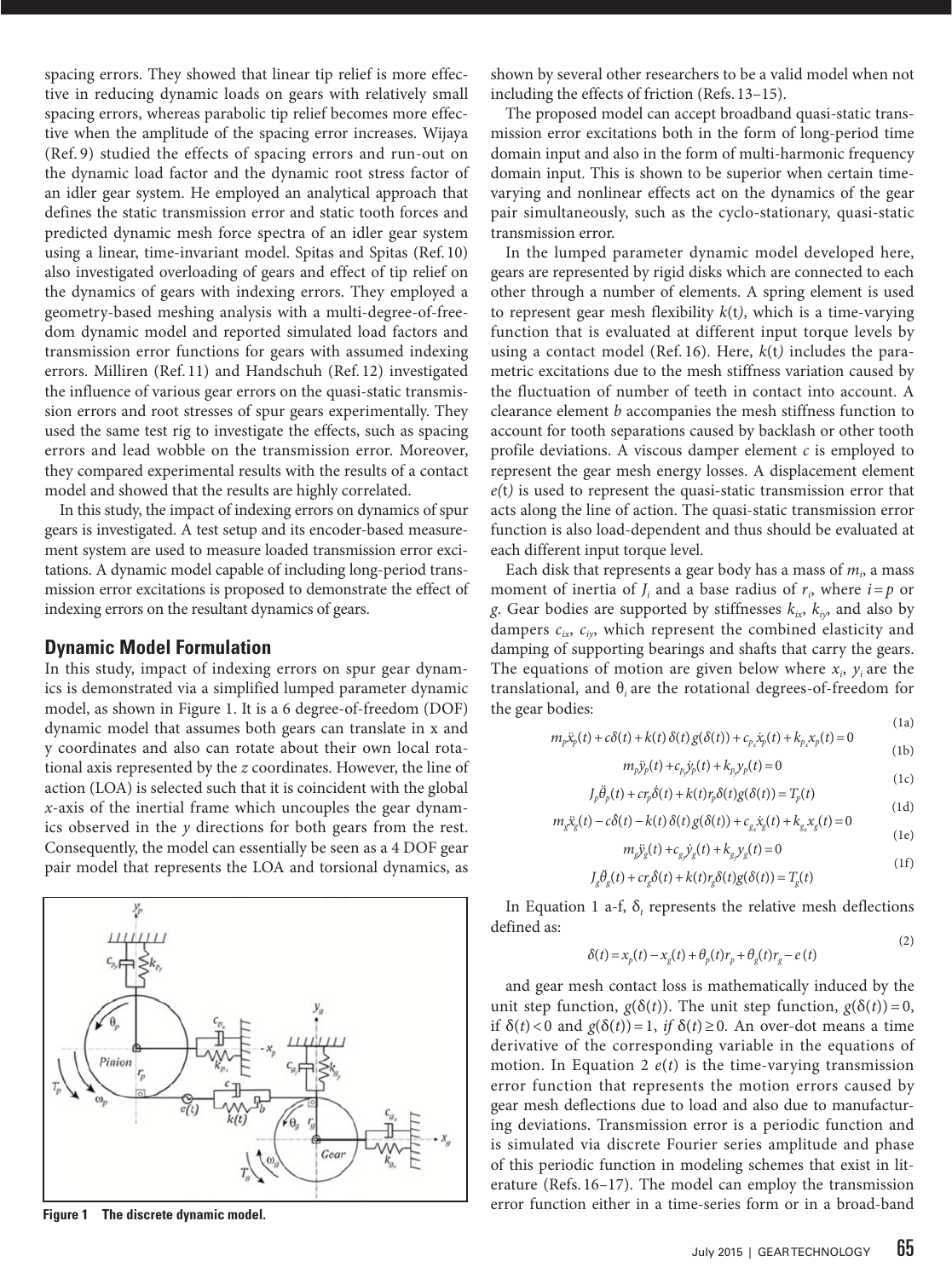# technical

frequency domain form from a measured or a simulated timeseries. In other words, this model makes it possible to use measured time-domain or broad-band frequency domain representation of the long-period quasi-static transmission error to predict dynamic transmission errors and dynamic mesh forces. Moreover, the dynamic model developed in this study accepts measured transmission error signal with any resolution, automatically synchronizing the time resolution of the transmission error signal with the time resolution of the dynamic model equations for the right solution. A simplified mathematical representation of such a signal in the time domain can be given as:

$$
e(t) = \sum_{k=1}^{\infty} \sum_{i=1}^{\infty} A_i \sin\left(i \frac{\omega_m}{k} t + \varphi_i\right)
$$

This transmission error function assumes an infinite number of harmonics, sub-harmonics and overtones of the mesh frequency  $\omega_m$  that are superimposed to obtain a broadband transmission error function as in Equation 3. The quasi-static transmission error, *e(*t*)*, when measured from a gear set with indexing errors, is periodic over the complete rotation of the gears in mesh if the gears are unity-ratio gears. If two gears with different number of teeth are used, then transmission error signal is periodic over  $Z_1Z_2$  rotations of both gears, where  $Z_1$  and  $Z_2$  represent the number of teeth on the pinion and the gear, respectively. On the contrary, for a gear set with no indexing errors, transmission error is periodic over a mesh cycle and over a complete rotation of the gear. This difference constitutes the main mechanism for the signals to convolute.

This dynamic model employs a number of assumptions. First of all, gear wheels are assumed to be rigid, with flexibility only coming from the gear mesh. Gear motions in some other directions, such as rotations about *x* and *y*, and translations in *z*, are excluded for the sake of simplicity. Bearings are assumed to be linear. Finally, simplified damping elements are used. The model presented here makes use of Rayleigh damping, where [*C*]=α [*M]*+β[*K]*. Here, [*C]*, [*M]* and [*K]* represent the overall system damping, mass and stiffness matrices and αand β are constant coefficients, and  $\alpha$  = 479 and  $\beta$  = 1.4·10<sup>-7</sup> was used here.

## **Experimental Transmission Error Measurements**

*Test machine and set*-*up.* In this study, an open-architecture gearbox with drive and load capacity was used to measure the quasi-static transmission error of spur gears with different indexing errors. This rig (Fig. 2) is designed to operate gears under high-load and low-speed (loaded quasi-static) conditions. A small DC motor is connected to a 100:1 ratio harmonic drive to reduce the speed significantly while increasing the torque delivered to the gear pair. The harmonic drive was directly connected to a torque-meter to monitor the input torque provided to the gearbox. The output side of the torque-meter was connected to one of the test gear shafts via a flexible elastomer coupling. The test gearbox consisted of a unity-ratio spur

gear pair held by relatively rigid shafts. Concentric bearing housings holding the bearings were mounted on two massive split pedestals. The shaft of the driven (output) gear was connected



**Figure 2 Quasi-static transmission error (TE) measurement set-up.**

to a magnetic particle brake with a maximum torque capacity of 400Nm by means of another flexible coupling. The shafting permitted optical rotary encoders to be mounted on their free ends outside the bearing pedestal for measurement of TE. The rotary encoders (Heidenhain, RON 287) have the capability to measure 18,000 positions per complete rotation.

*Test specimens and test matrix.* Unity-ratio spur gear pairs were used in this study with an operating center distance of 150 mm. A total of 7 gears with tightly controlled indexing errors formed the inventory for the test matrix. Two gears with no indexing errors, three test gears with discrete spacing errors at a few teeth along with two additional gears with randomized spacing errors were procured specifically for this study. Basic gear parameters for these gears are listed in Table 1. Each gear pair had a theoretical contact ratio of 1.8. The test gears had the following intentional spacing errors:

- Gears #1, #2: Gears with no indexing errors (in reality, errors exist but less than 2*μ*m).
- Gear #3: Gear with a single tooth having a negative 15*μ*m spacing error.
- Gear #4: Gear with two consecutive teeth having negative 15*μ*m spacing errors.
- Gear #5: Gear with two teeth having negative 15*μ*m indexing errors with the tooth in between them in the correct position.
- Gears #6, #7: Gears with all teeth having spacing errors with randomly distributed magnitudes between the range [-15, 15]*μ*m.

| Basic parameters of the gears used in this study<br>Table 1 |              |
|-------------------------------------------------------------|--------------|
| <b>Parameter</b>                                            | <b>Value</b> |
| Number of Teeth                                             | 50           |
| Normal Module [mm]                                          | 3            |
| Pressure Angle [deg]                                        | 20           |
| Pitch Diameter [mm]                                         | 150          |
| Base Diameter [mm]                                          | 140.954      |
| Major Diameter [mm]                                         | 156          |
| Minor Diameter [mm]                                         | 140.68       |
| Circular Tooth Thickness [mm]                               | 4.64         |
| Active Facewidth [mm]                                       | 20           |
| Tip Relief Magnitude [mm]                                   | 0.01         |
| Starting Roll Angle of Tip Relief [deg]                     | 20.9         |

| Table 2 Test matrix used in the test runs |               |               |                                                                   |
|-------------------------------------------|---------------|---------------|-------------------------------------------------------------------|
| Test #                                    | <b>Driver</b> | <b>Driven</b> | <b>Description</b>                                                |
|                                           | #2            | #1            | Baseline - No error                                               |
|                                           | #3            | #2            | Gear with indexing error meshing with a no-error gear             |
|                                           | #5            | #2            | Gear with indexing error meshing with a no-error gear             |
| 4 to 19                                   | #7            | #8            | Gear with random spacing errors meshing in 16 different positions |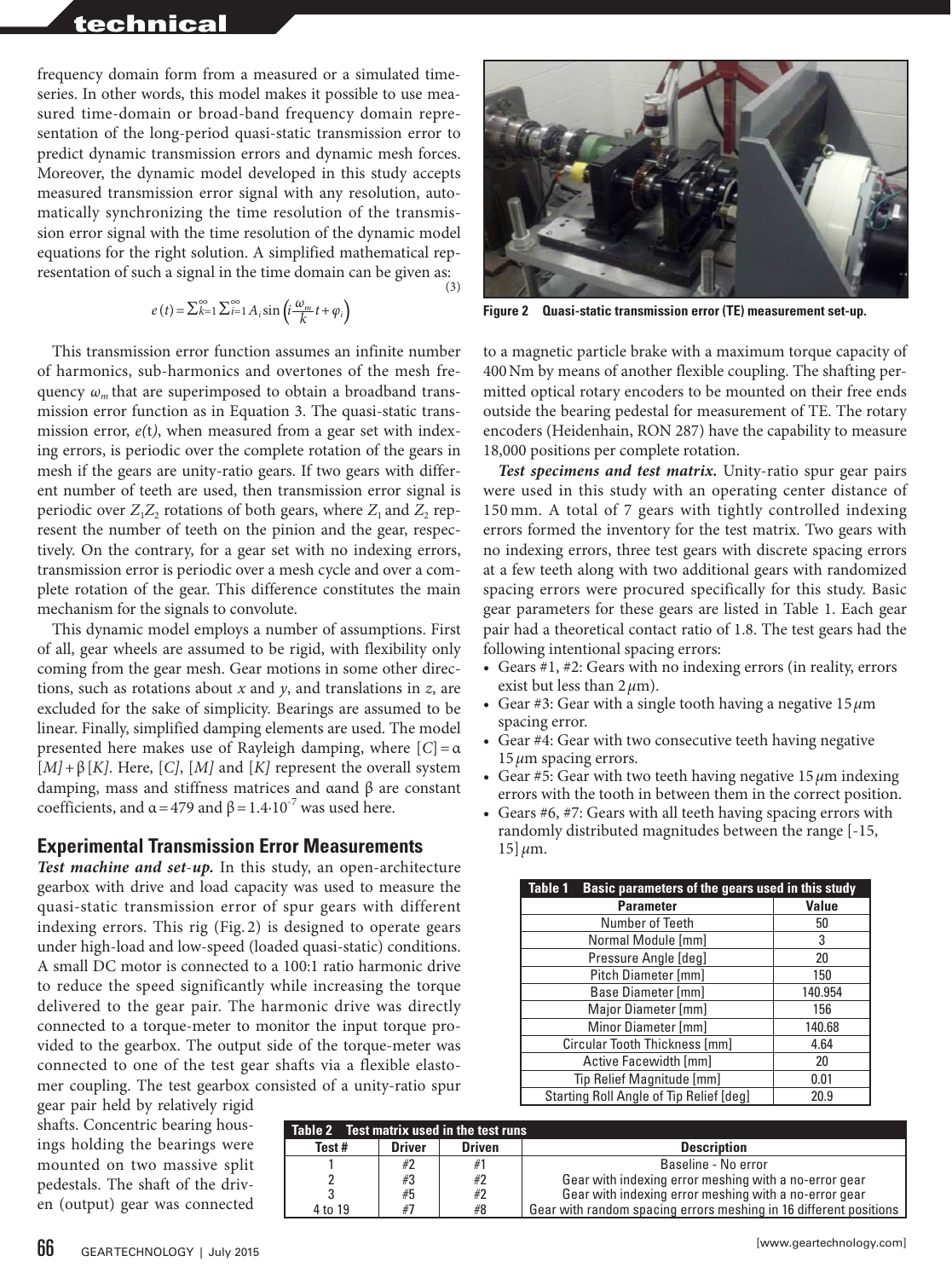Each error was placed in the negative direction, which refers to the tooth entering mesh later than expected. The negative direction of the errors was chosen because they were obtained by removing additional material from the teeth with no error. Likewise, if a tooth enters mesh earlier than nominal compared to the previous tooth, the spacing error is positive. Moreover, a more realistic case where two gears having various different indexing errors was studied utilizing the gears designated as Gears #6 and #7. These gears were machined to have random spacing errors within the range [-15, 15]*μ*m. Furthermore, with right and left flanks having different error values, these two gears represented four different random spacing error conditions.

*Transmission error measurements.* The transmission error measurement system used two separate encoders to determine the angular position of each gear shaft. The signals from the encoders were passed into encoder conditioners. A commercially available transmission error measurement system was used to process the conditioned encoder signals to compute the transmission error. The software has high and low pass filtered TE time histories of the same data to quantify shaft and mesh frequency content of the TE signal. This system considers either the driving pinion (input) encoder or the driven gear (output) encoder as the reference signal to determine output and input TE signals (both in  $\mu$ rad), or as a linear displacement along the line of action as:

$$
e(t) = r_p \theta_p(t) - r_g \theta_g(t)
$$
\n(4)

These TE measurements are processed using data segments corresponding to 16 complete gear rotations. In Figure 3 a representative measured loaded *e*(t*)* is presented from Test #2 at 200 Nm. In Figure 3 (a, b), the unfiltered (raw) and the high-pass filtered versions of the measured *e*(t*)* is presented. Although the measurements were recorded for 16 complete gear rotations, only one complete rotation, including 50 gear mesh cycles, is presented in these figures. These representative measurements clearly exhibit the intentional indexing error amount generated on the test gears. With the gear rotational speed of 10 rpm, gear mesh frequency is 8.33 Hz. Accordingly, the measured TE signal is put through a high-pass filter with a cut-off frequency slightly higher than 0.167 Hz, removing frequencies equivalent to one shaft order frequency and below. A family of baseline tests of the two no-error gears was run first at all of the operating conditions specified. The sinusoidal waviness in Figure 3(a) is the once-per-revolution amplitude caused by the pitch line run-out error of the gear pair. Once such low-frequency content is removed by the high-pass filter, the remaining TE is seen to be dominated by the gear mesh orders (50, 100, 150, etc.), and the resultant TE time histories reveal mesh frequency components of TE. It is also observed from the filtered data that certain tooth-to-tooth variations exist. This is a direct result of a small amount of spacing errors present in these noerror gears—despite all efforts to minimize them. As a result, the frequency spectrum has other non-zero, non-mesh harmonics—especially below the fundamental gear mesh order of 50.

### **Results and Discussion**

In this section, impact of indexing errors on dynamic response of gear pairs is presented utilizing predicted dynamic transmission error time histories and corresponding frequency spectra. Dynamic transmission error (DTE) predictions are compared to the baseline measured quasi-static transmission error *e*(t*)* time histories (STE) and frequency spectra of the corresponding gear pairs. Here results are reported in terms of dynamic transmission error, as it provides the most direct physical link between the measured STE and predicted DTE while the model is also capable of predicting dynamic mesh force, dynamic bearing forces and displacements and gear motions, as defined in all 6 degrees of freedom.

First, a linear time-invariant (LTI) version of the same dynamic model was run to determine the resonant frequencies and corresponding mode shapes of the baseline gear pair with no indexing errors. The resonant frequencies were found to be at 3,370, 5,940 and 7,300 rpm. As pointed out earlier, dynamics regarding the *y*-direction motions were excluded from the discussion, as they can be treated independently. Later, dynamic response and mesh force spectra of the same baseline gear pair were predicted utilizing both LTI and NTV versions of the model to identify the off-resonant speed (frequency) ranges of the system within which specific frequencies were chosen for further analysis. The off-resonant frequencies that were used for further analysis are 400 rpm, 1,300 rpm and 2,100 rpm. At these off-resonance speeds, magnification on the TE due to the gear pair dynamics can be clearly observed without the extra amplifications due to mesh resonances and nonlinear effects.

Although numerous test cases, along with the corresponding dynamic model predictions, were carried out, a subset of the results is reported here to illustrate the importance of incorporating indexing errors into the gear design and dynamics considerations. Results from Test #1 that included the baseline gears with no indexing errors along with the corresponding dynamic transmission error predictions are shown in Figure 4.

In Figure 4(a) a measured STE time history is given between gear mesh cycles 100 to 200. This mesh cycle range was intentionally chosen to exclude any transient effects taking place—especially for the initial cycles for the predicted DTE. In addition, measured STE and predicted DTE traces were pre-



**Figure 3 Measured static TE from Test #2: (a) unfiltered TE; (b) filtered TE.**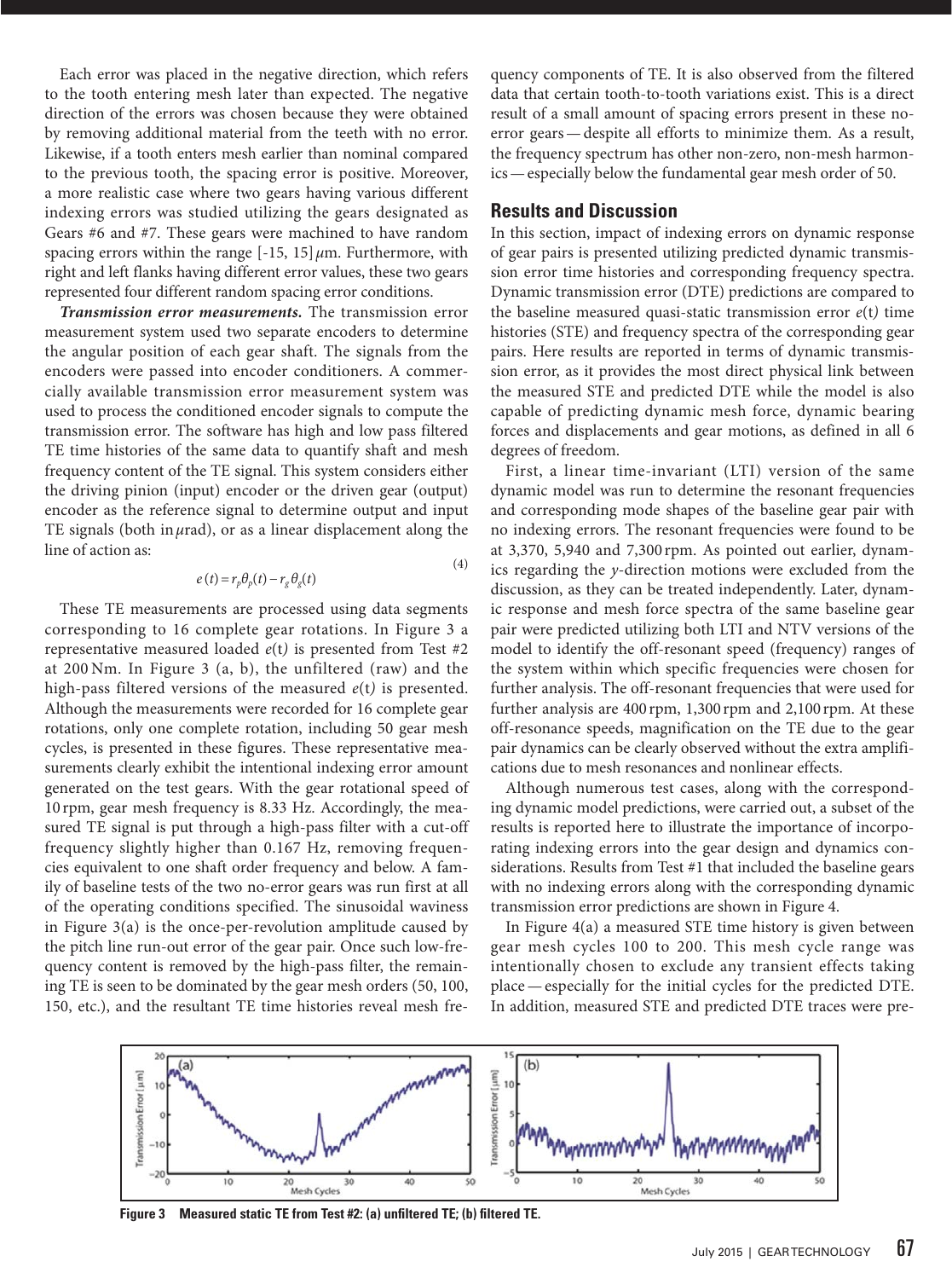# technical



**Figure 4 Measured static TE (a) along with predicted dynamic TE time histories from Test#1 at 400, 1,300 and 2,100 rpm (b-d); and corresponding frequency spectra (e-h).**



**Figure 5 Measured static TE (a) along with predicted dynamic TE time histories from Test #2 at 400, 1,300 and 2,100 rpm (b-d); and corresponding frequency spectra (e-h).**

sented within the same mesh cycle ranges to clearly demonstrate the dynamic magnification effects. It is apparent from both Figure 4(a), and its corresponding frequency spectrum Figure 4(e), that even baseline gears had limited indexing errors on them along with teeth deflection and other geometric imperfections that contributed to the STE. Predicted DTE at 400 rpm, 1,300 rpm and 2,100 rpm is presented in Figure 4(b-d), along with their corresponding frequency spectra in Figure 4(f-h). Although it is clearly observed from the comparison between time histories for STE and DTE at different speeds how dynamics play a significant role on TE, note also that frequency spectra are intentionally presented in gear mesh orders to help us detect the changes at main mesh order and its harmonics, shaft orders and also gear pair resonances at once. For instance, in Figure  $4(g)$ , when gears were rotating at 1,300 rpm, resonant peak revealed at the mesh order 2.8 that corresponded to the second mode (torsional mode) of the system. Similarly, in Figure 4(h), when gears were rotating at 2,100 rpm, resonant peaks at the mesh orders 1.6 (torsional mode) and 3.6 (coupled torsional-translational mode) were revealed due to gear pair dynamics.

In Figure 5 STE and DTE time histories, and corresponding frequency spectra from Test #2, are given following the same sequence in Figure 4. Test #2 included a gear with no indexing errors and a pinion with an intentional spacing error of 15 *μ*m at tooth #25 (Fig. 3). The peaks that are seen in the filtered STE time trace (Fig. 5(a)) exhibit how the discrete spacing error of the particular tooth on the gear comes in mesh and causes a sudden increase in the measured STE once during a complete rotation of the gear; i.e. — once in every 50 mesh cycles. The fact that one of the teeth has discrete spacing error, whereas all the other teeth have almost perfect spacing, breaks the cyclo-symmetricity of the meshing action and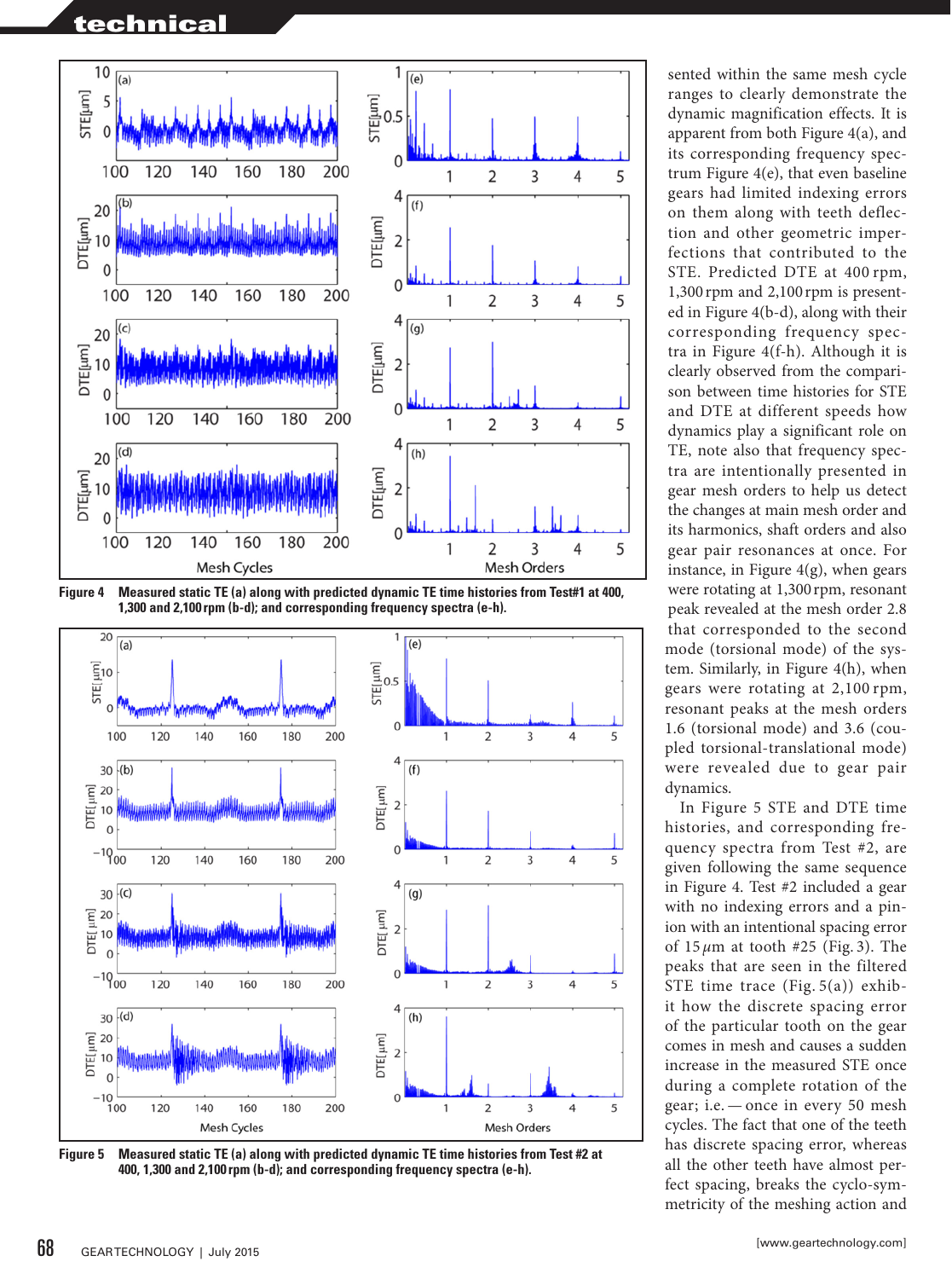thus mistunes the dynamics of the gear pair. This can essentially be observed in Figure 5(a-d), when the same gear pair was used but was run at sequentially increasing speeds. Especially, in Figure 5(c) and (d), when the gears were rotating at 1,300 and 2,100 rpm, respectively, time traces exhibit how more than once mesh cycle was affected due to a single discrete spacing error on the gear.

Under dynamic conditions, teeth do not only deflect due to the applied external load, but also oscillate about this pre-deflected position under the influence of dynamic loads. Moreover, indexing errors cause time and phase lags (or leads) on the mesh timing that can cause dynamic loads to become magnified and also modify them to where they become more impulsive. Gear contact ratio reinvigorates the gear pair dynamics as it is the most important design parameter that decides upon when and how much load will a particular tooth carry. Moreover, mesh damping strongly influences the dynamic response of the gears, but is hard to determine and also to change. The other important point to stress here is the energized broad-band shaft order regime and its physical reasoning. In Figure 5(e-h), although run-out effects were excluded from the measured STE, shaft order (orders lower than the fundamental mesh order) peaks and integer multiples are revealed. The main reason is that the teeth with deterministic spacing error repeats and leaves its signature once in every rotation of the gear, leaving a strong mark on the frequency spectrum. This effect becomes even more significant when dynamics come into play at higher speeds. The peaks revealed at integer multiples of the shaft orders are due to the amplitude and phase modulation of the TE and will be further studied in a subsequent study by the authors. In Figure 6, results from Test #3, where an intentional deterministic indexing error pattern of 0-15-0-15-0*μ*m was used on the pinion, is presented. In this case there is a single, intentionally misplaced tooth on the gear that was followed by both a perfectly positioned and misplaced tooth. This error pattern introduced another layer of complications to the resulting frequency spectra by strength-







**Figure 7 Measured static TE (a) along with predicted dynamic TE time histories from Test #4 at 400, 1,300 and 2,100 rpm (b-d); and corresponding frequency spectra (e-h)**